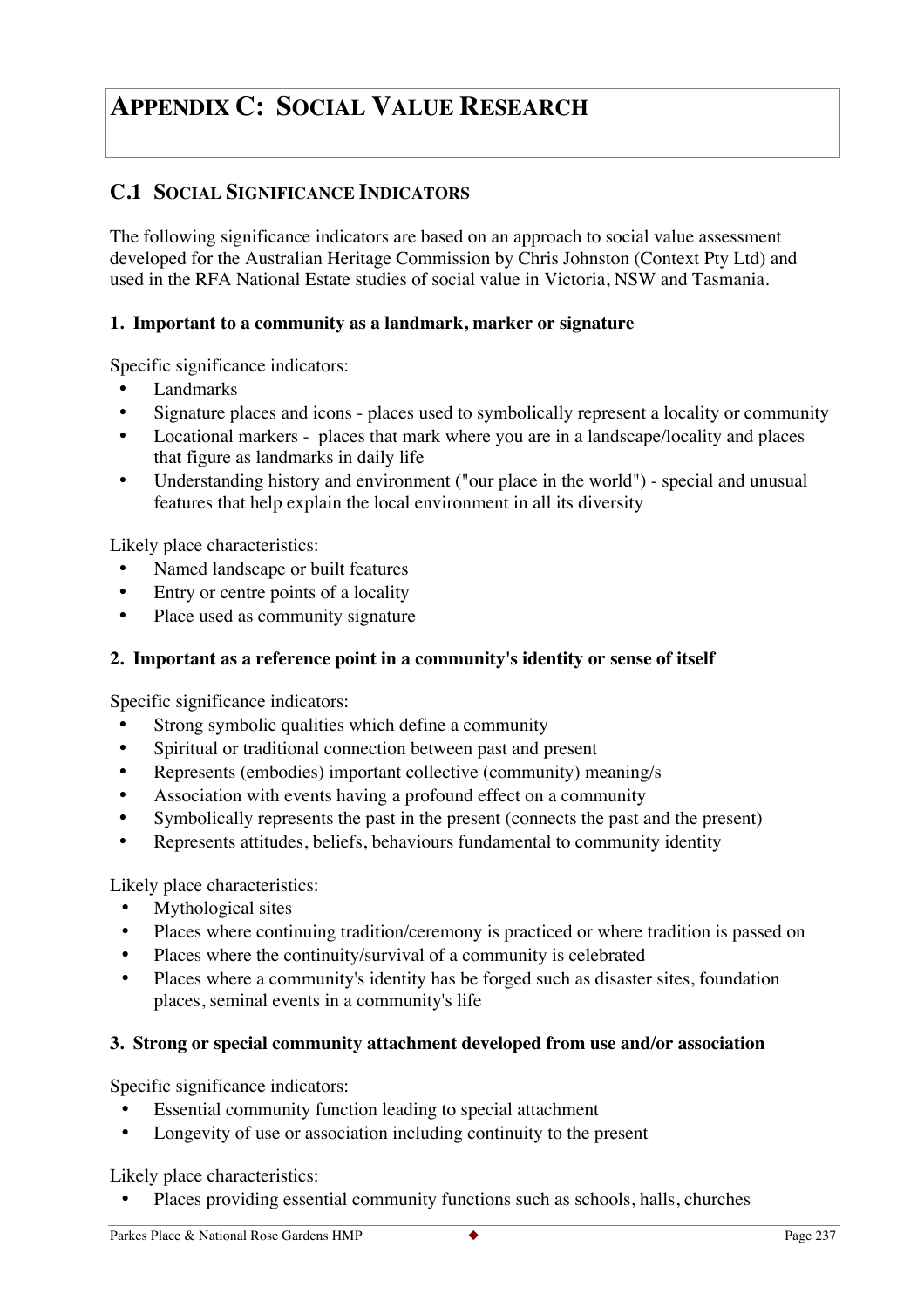- Community meeting places (of all types)
- Places defended at times of threat (to the place) for reasons of attachment not just function
- Places with a long tradition and continuity of community use or access

# **Thresholds**

In assessing social value, reaching the threshold requires the following:

- 1. Identified by a community which is in continued existence today as a definable entity.
- 2. Continuity of use or association, meanings, or symbolic importance over a period of 25 years or more (representing transition of values beyond one generation).
- 3. Existence of an attachment or association with a place by a defined community, including evidence of use developing into deeper attachment that goes beyond utility value.

# **C.2 SOCIAL VALUES ASSESSMENT RESULTS**

This section contains the results of the three methods undertaken as part of this social values assessment. They are presented in the following order:

- interview/questionnaire;
- surveys; and
- focus group.

### **Interview/Questionnaire**

An interview and questionnaire were conducted with two prominent figures with long involvement and senior positions with the National Capital Development Commission (NCDC) – Richard Clough as a landscape architect from 1959, and Director of the Landscape Division from 1972 to 1980, and Keith Storey, Principal Planner with the NCDC. Both methods used the same questions. The responses have been clustered into three groups—connections, significance and issues.

#### *Connections*

Both respondents have long and multi-layered association through NCDC, and one as a former resident and now frequent visitor to Canberra (annually if not more often), the other as a longtime local Canberra resident, visiting and taking visitors to Parkes Place (and the wider Parliament House Vista landscapes). Both maintain an active interest and engagement in recent and future planning of the Canberran landscape and, through this process, contributed keen observations on the values of the place, and identified a range of issues for consideration based on long experience with the area's planning and development, its achievements and challenges.

# *Significance*

Parkes Place as a whole,

'Parkes Place is a major section of the land axis and the first to be constructed. It set the design approach and so formed the basis for all future development of the land axis. It exemplifies the ideas of the [consortium] of designers, architects, planners, organisers, and landscapers, and those must be respected.'

'It's a nothing place… with the exception of the four avenues of trees [framing] and the central and cross axes' (Survey participant/s)

The values of Parkes Place extends beyond today's community,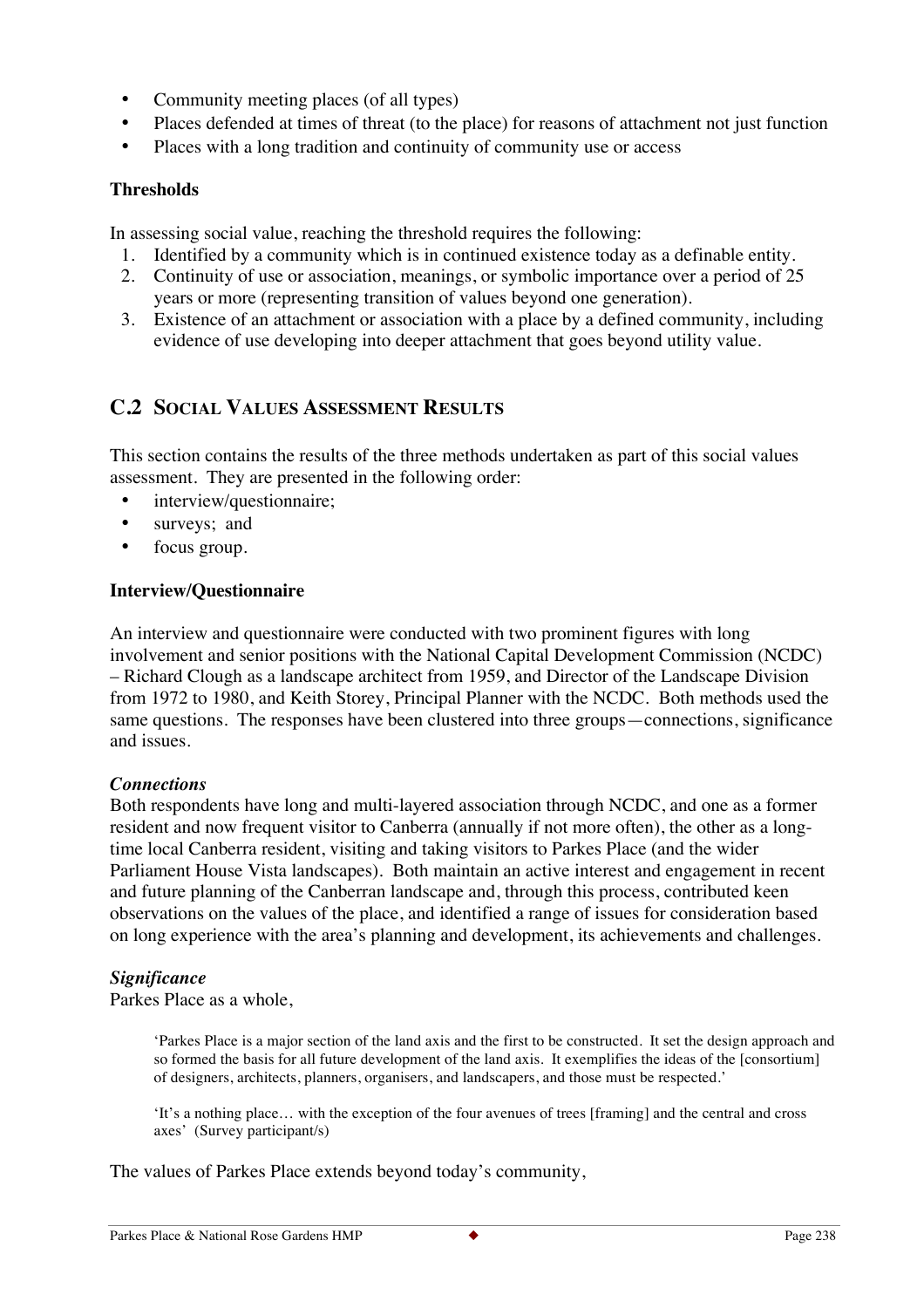'The community in 2108 or 2508 are more important that today's community.' (Survey participant/s)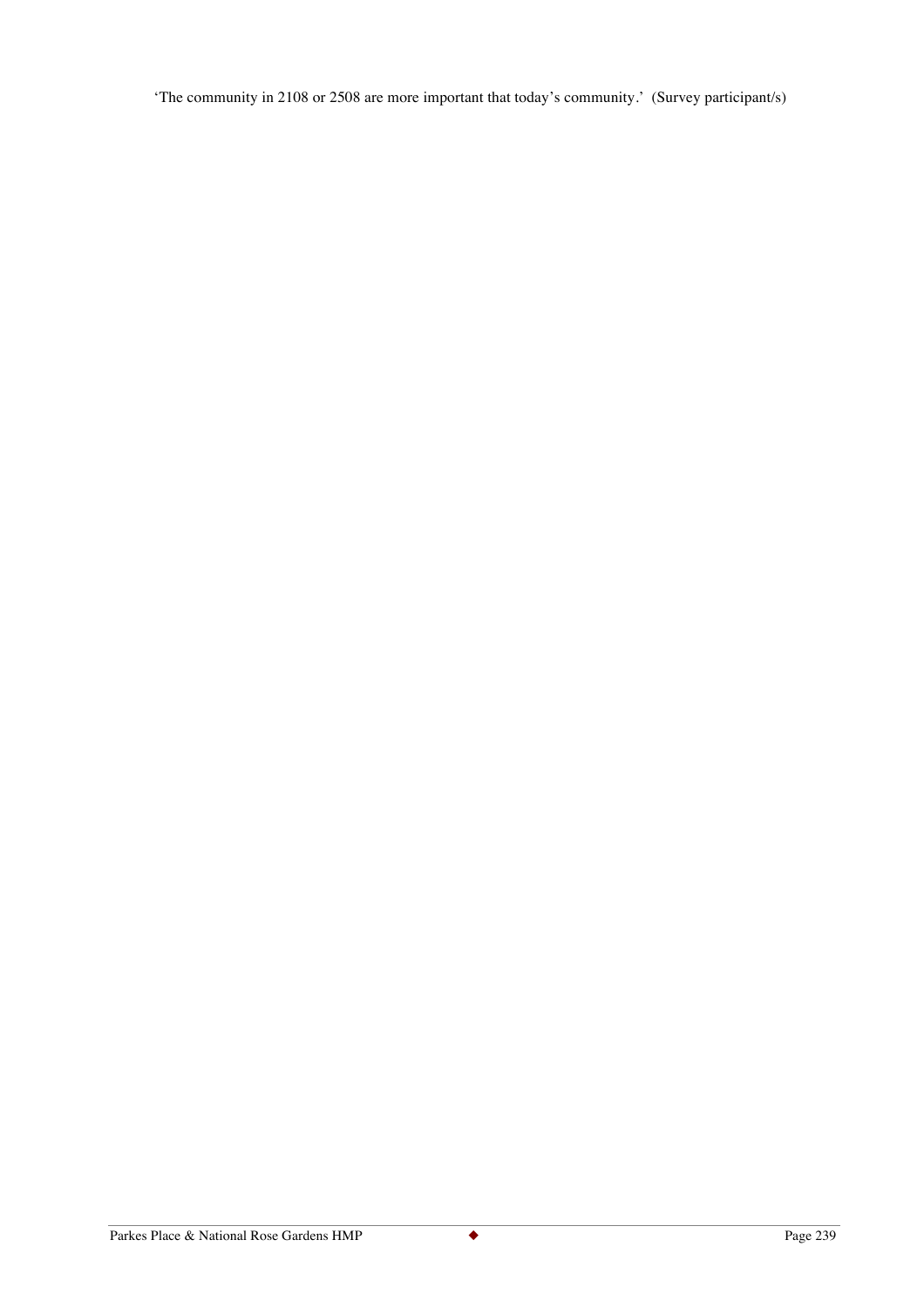# *Significant components*

- The two cross axes
- Two double axial plantings, avenues running between King George Terrace and King Edward Terrace, and between Parkes Place East and Parkes Place West
- The vast axial lawns

[Those components above, representing] 'an absolutely outstanding piece of landscaping' (Survey participant/s)

- Open space
- Trees and commemorative plantings
- Aboriginal Tent Embassy
- King George V Memorial

### *Components of relatively lower significance*

• National Rose Gardens

'Not of interest to the public, especially not outside of Canberra' (Survey participant/s)

### *Components of little to no significance*

- The Lobby Restaurant
- The Mall Ponds
- Fountains

'A feature with no meaning'

#### *Relative significance*

The values of Canberra's community were identified as needing to be subservient to those potentially held by Australians as a whole. Specifically noted was the duty of those responsible for the maintenance and development of Canberra to look beyond the local community.

# *Important issues for the future management of the significance of Parkes Place*

- The lack of unified design embracing buildings, traffic movements, parking, landscaping, pathways and circulation patterns, access, etc within the Parliamentary Zone
- Poor interpretation of history, significance, symbolic importance
- The removal of the original Rose Gardens
- Rose labelling is overdone
- Reticence of public to enter the space occupied by the Aboriginal Tent Embassy—out of fear, respect, uncertainty
- Resolution of debates between local Aboriginal community and wider Aboriginal community for whom the place is of major symbolic importance

#### *Policy considerations*

- Adopt an approach to the design of the Parliamentary Triangle that recognises the significance of Griffin's ideas and those of the original design team
- The spaces should be democratic and not exclude people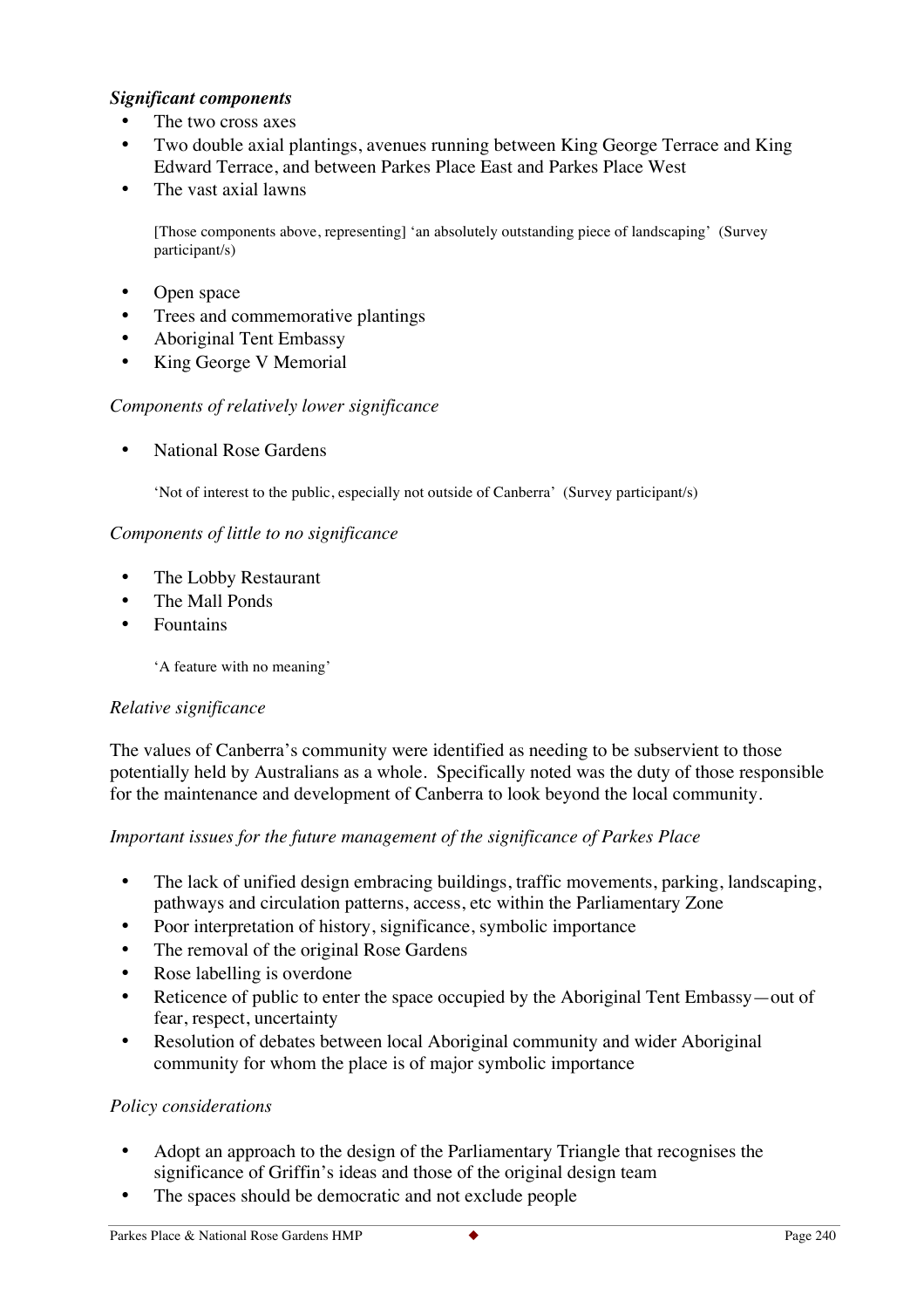- Explore opportunities for enlivening spaces (a small kiosk-style cafe was suggested)
- Appropriate use of buildings within the Parliamentary Triangle—should create an appropriate environment in terms of public accessibility; buildings should be nonexclusive, welcoming, and their function should be interpreted, in a small dedicated exhibition space, for instance (a good model suggested was the National Archives)

'Canberra gets many visitors, national and from overseas. They want to understand.' (Survey participant/s)

- National capital gives people an understanding of the role of government, how the government functions—from the serious to humorous issues they deal with to policymaking. This should be interpreted throughout the Parliamentary Triangle in an informative and welcoming way.
- Which Government offices should be allowed within the Parliamentary Triangle?
- What uses are appropriate?
- Within Parliamentary Triangle, retain the mix of monumental spaces and smaller oases (small, restful, surrounded by trees, interesting, varied), to counteract the dehumanising nature of the large open spaces.

# **Survey**

The raw data gained from the surveys and preliminary analysis is contained in this the following section.

Six surveys were received (out of ten). Three respondents answered the survey in its entirety. Three respondents skipped to Question 10 (as instructed at Question 2) to answer specifically about their associations with the National Rose Gardens. In addition, one from this latter group answered questions in the first section, noting that this was because they felt comfortable answering both.

In several questions where respondents were asked to choose one option, some respondents selected several—hence the numbers presented in each table do not consistently tally precisely.

# *Q1: What is your connection with Parkes Place?*

| Table 11.                         |                |
|-----------------------------------|----------------|
| <b>Description</b>                | Total          |
| Work in Parkes Place              |                |
| Work in the National Rose Gardens | $\overline{c}$ |
| Work Nearby                       | 2              |
| Member of a Rose Society          | 2              |
| Other                             |                |
| Total                             | 6              |

Comments included: Old Parliament House Gardens (volunteer); Old Parliament House Ladies Rose Gardens; The Rose Society of Western Australia; The Rose Society of NSW Inc.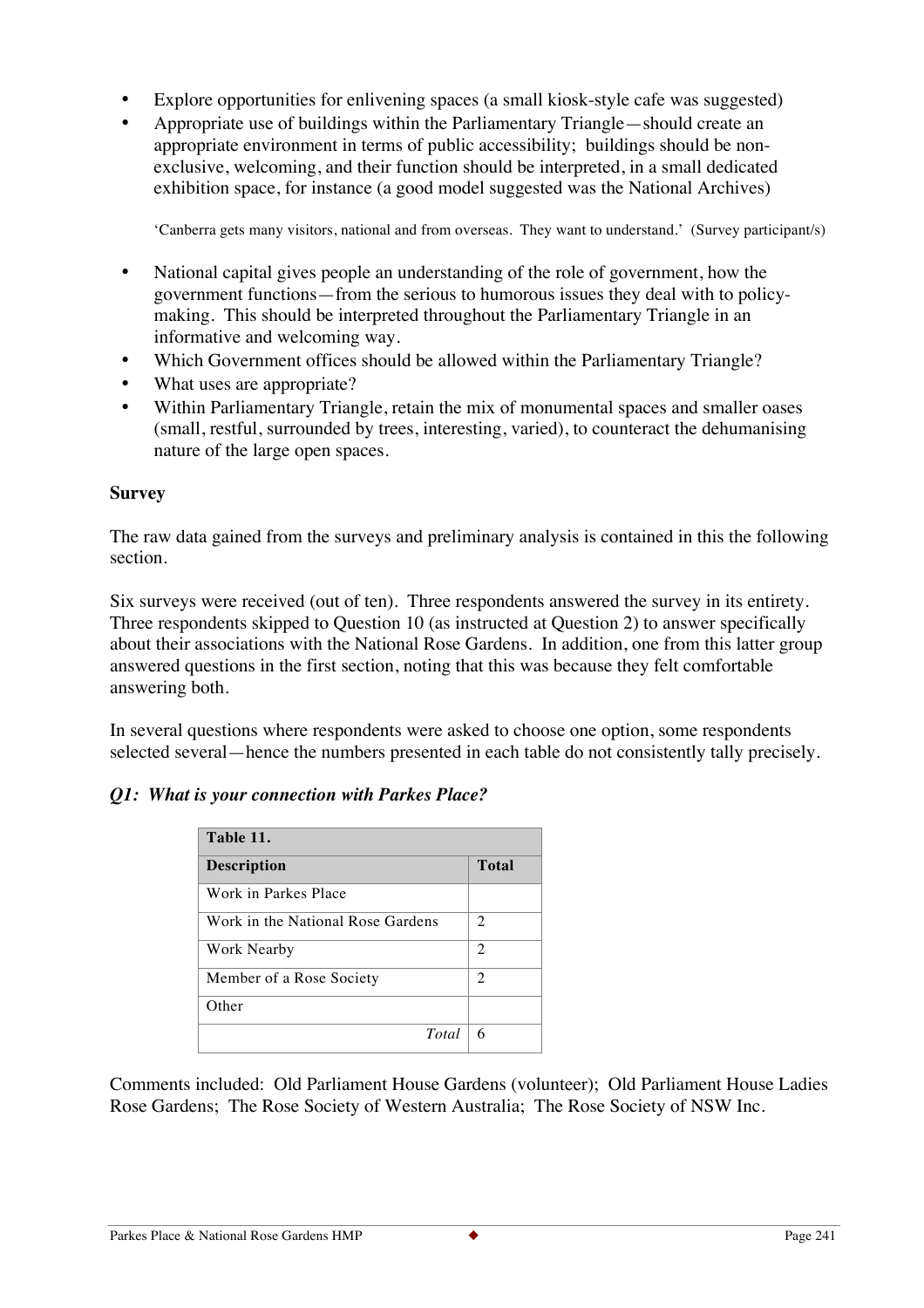## *Q2: Thinking about your association with Parkes Place, would you describe your connection PRIMARILY as?*

| Table 12.                                                                                            |       |
|------------------------------------------------------------------------------------------------------|-------|
| <b>Primary Reason Given</b>                                                                          | Total |
| Someone who uses Parkes Place for<br>recreation and leisure or attending<br>events                   | 3     |
| Someone who appreciates Parkes<br>Place as part of the broader landscape<br>but who doesn't visit it |       |
| Someone who has not seen nor been to<br>Parkes Place at all                                          |       |
| Specifically with the National Rose<br>Gardens                                                       | 3     |
| Other                                                                                                |       |
| Total                                                                                                | 6     |

#### *Q3: What are the main things you do when you're there?*

| Table 13.                                   |       |
|---------------------------------------------|-------|
| Activity                                    | Total |
| An organised activity *                     | 2     |
| Passive recreation or leisure               | 1     |
| Attending or watching events **             | 1     |
| Eat my lunch                                |       |
| Running / jogging                           | 1     |
| Pienies                                     |       |
| Rose Garden activities such as<br>plantings | 2     |
| General garden maintenance, pruning         |       |
| Other $***$                                 | 1     |
| Total                                       | 8     |

Comments:

- \* Working in Old Parliament House Gardens<br>\*\* Art Show Canberra Times Open Air Canl
- Art Show Canberra Times Open Air, Canberra Times Art Show, hot air balloon fiesta
- \*\*\* Always a pleasant space to bring visitors to Canberra to appreciate the openness of the city

#### *Q4: How often do you/did you visit Parkes Place?*

| Table 14. |              |
|-----------|--------------|
| Frequency | <b>Total</b> |
| Daily     |              |
| Weekly    |              |
| Monthly   |              |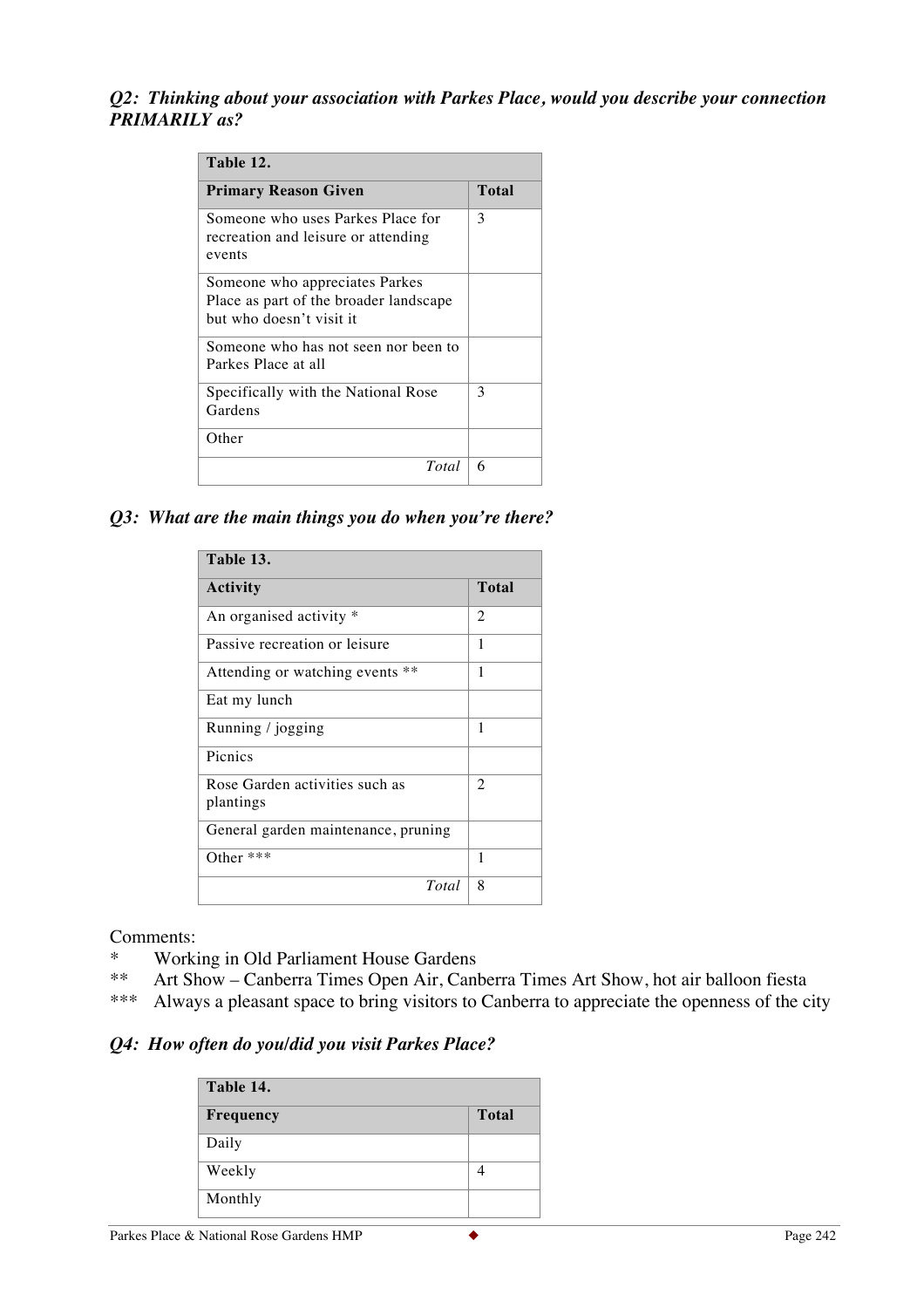| A couple of times a year         |  |
|----------------------------------|--|
| Rarely                           |  |
| Only in association with special |  |
| events                           |  |
| Not Stated                       |  |
| Total                            |  |

# *Q5: For how long have you been visiting Parkes Place?*

| Table 15.             |              |
|-----------------------|--------------|
| Length of association | <b>Total</b> |
| $0-10$ years          |              |
| $11-24$ years         | 1            |
| 25 years and over     | 2            |
| <b>Not Stated</b>     |              |
| Total                 | 3            |

# *Q 6: Thinking about Parkes Place as a whole, how strongly do you agree or disagree with the following statements?*

Respondents were asked to rate their response to a series of 14 value statements.

| Table 16.                                                                                                                                                      |                   |                |                                  |          |                      |             |
|----------------------------------------------------------------------------------------------------------------------------------------------------------------|-------------------|----------------|----------------------------------|----------|----------------------|-------------|
| <b>Statement</b>                                                                                                                                               | Strongly<br>agree | Agree          | agree nor<br>disagree<br>Neither | Disagree | Strongly<br>disagree | No response |
| Parkes Place is important as the setting for the<br>memorial, national institutions, the restaurant, NRG and<br>government buildings located in and around it. | $\overline{2}$    | 1              |                                  |          |                      |             |
| Parkes Place is a beautiful and serene landscape                                                                                                               | $\overline{2}$    | $\overline{2}$ |                                  |          |                      |             |
| The Parkes Place is important as a place for recreation<br>and leisure.                                                                                        | $\overline{2}$    | $\overline{2}$ |                                  |          |                      |             |
| Parkes Place is a place of retreat, reflection and<br>contemplation.                                                                                           | 1                 | 3              |                                  |          |                      |             |
| Parkes Place is important as a ceremonial and<br>commemorative landscape                                                                                       | $\overline{2}$    | $\mathbf{1}$   | 1                                |          |                      |             |
| Parkes Place is only important as a setting for the<br>buildings that surround it                                                                              |                   | 1              | 1                                | 1        | 1                    |             |
| Parkes Place is important for its contribution to the<br>central national landscape of Canberra                                                                | $\overline{2}$    | 1              | 1                                |          |                      |             |
| Parkes Place is a special place for me and my family or<br>my organisation.                                                                                    | $\overline{2}$    | 1              | 1                                |          |                      |             |
| Parkes Place is important as a symbol of Canberra                                                                                                              | 3                 | 1              |                                  |          |                      |             |
| Parkes Place is important symbolically to the Nation                                                                                                           | $\overline{2}$    | $\overline{2}$ |                                  |          |                      |             |
| Parkes Place is a strongly evocative landscape.                                                                                                                |                   | 3              | 1                                |          |                      |             |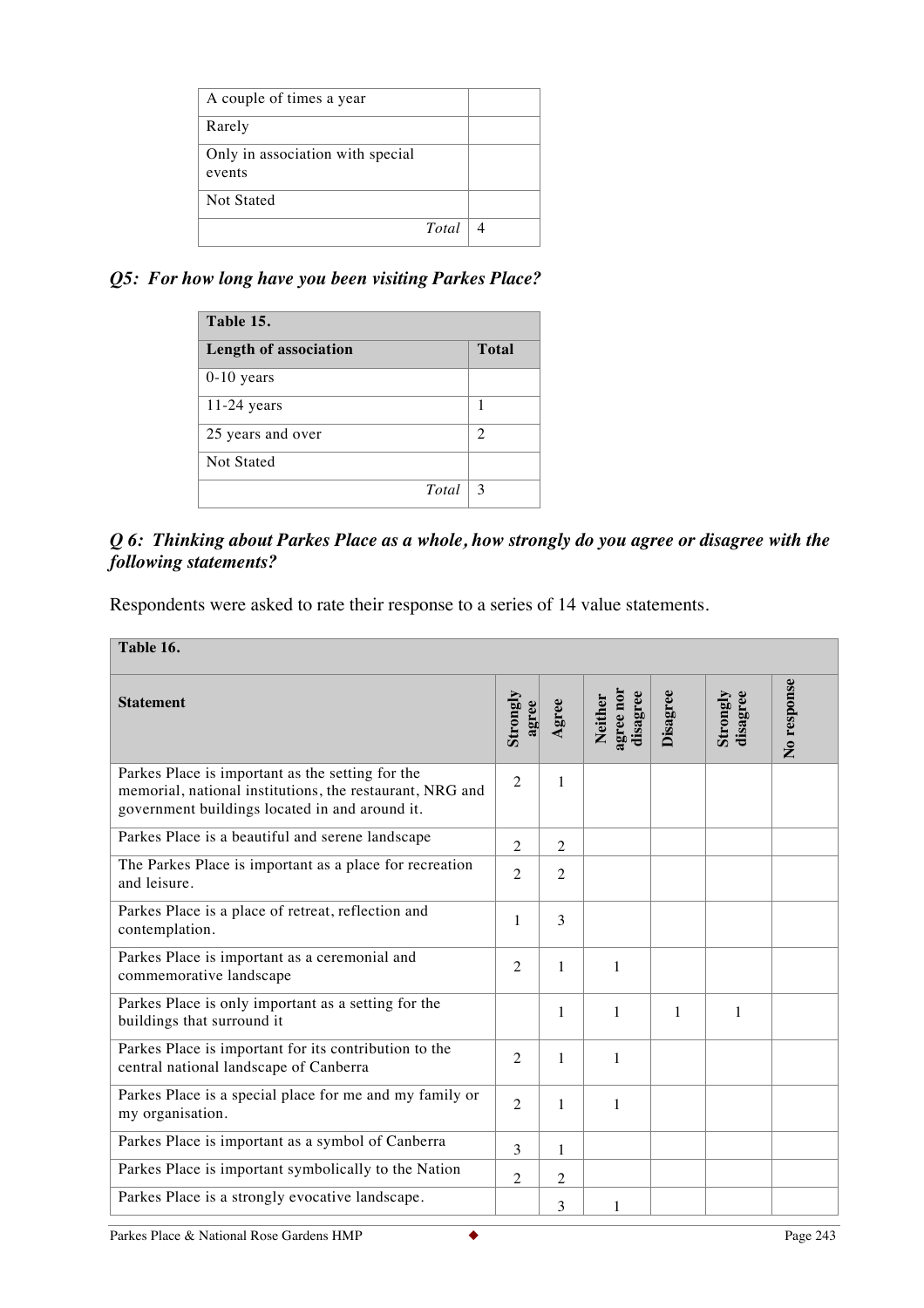| Table 16.                                                                                                              |                 |      |                                  |          |                     |             |
|------------------------------------------------------------------------------------------------------------------------|-----------------|------|----------------------------------|----------|---------------------|-------------|
| <b>Statement</b>                                                                                                       | Strong<br>agree | gree | agree nor<br>disagree<br>Neither | Disagree | disagree<br>Strongl | No response |
| The National Rose Gardens are strongly evocative of<br>the events they commemorate                                     |                 | 3    |                                  |          |                     |             |
| The roses within the National Rose Garden are strongly<br>evocative of the people or organisations who donated<br>them |                 |      |                                  |          |                     |             |

# *Q 7: In your opinion, why is Parkes Place as a whole important to you?*

It is a beautiful open space uncluttered with buildings. This factor enables it to provide extensive vistas of Canberra from many locations. When in blossom the rose gardens provide an extremely attractive setting for Parkes Place. [Canberra resident]

It is important because it is there! It is a beautiful, open space with deciduous trees and a sense of serenity. A vision from Canberra's foundation, a gift to the Nation to reflect a leisurely garden setting in our harsh environment. It is well laid out and well proportioned and complements Old Parliament House. It reflects the openness of the city – which is fast disappearing elsewhere! Along with Kings Park, the Lake and the Parliamentary triangle generally, it reflects open spaces comparable to any capital cities in the world. Of which, I might add, I have seen a lot! [Canberra resident]

I just love being there. It is a place of beauty (specifically set out as part of the parliamentary triangle) and a place of peace and tranquillity. It has places to sit and contemplate, places to walk, places to eat and involved with all of that are people working. The historical aspect is so important too. [Canberra resident]

#### *Q 8: Is there ONE part of Parkes Place that is more important to you than others?*

| Table 17.                                      |                |
|------------------------------------------------|----------------|
| <b>Place</b>                                   | Total          |
| National Rose Gardens                          | 1              |
| King George V Memorial                         |                |
| Aboriginal Tent Embassy                        |                |
| The Lobby Restaurant                           |                |
| The Mall Ponds                                 |                |
| The trees and other commemorative<br>plantings | 1              |
| The vast axial lawns                           | $\overline{c}$ |
| Other                                          |                |
| Total                                          | 4              |

Note: One respondent stated 'It is difficult to select one area of importance; Parkes Place is an overall concept'.

#### *Q 9: Why is this part of Parkes Place more important to you?*

Griffin Legacy [Canberra resident]

The attractive open space it provides [Canberra resident]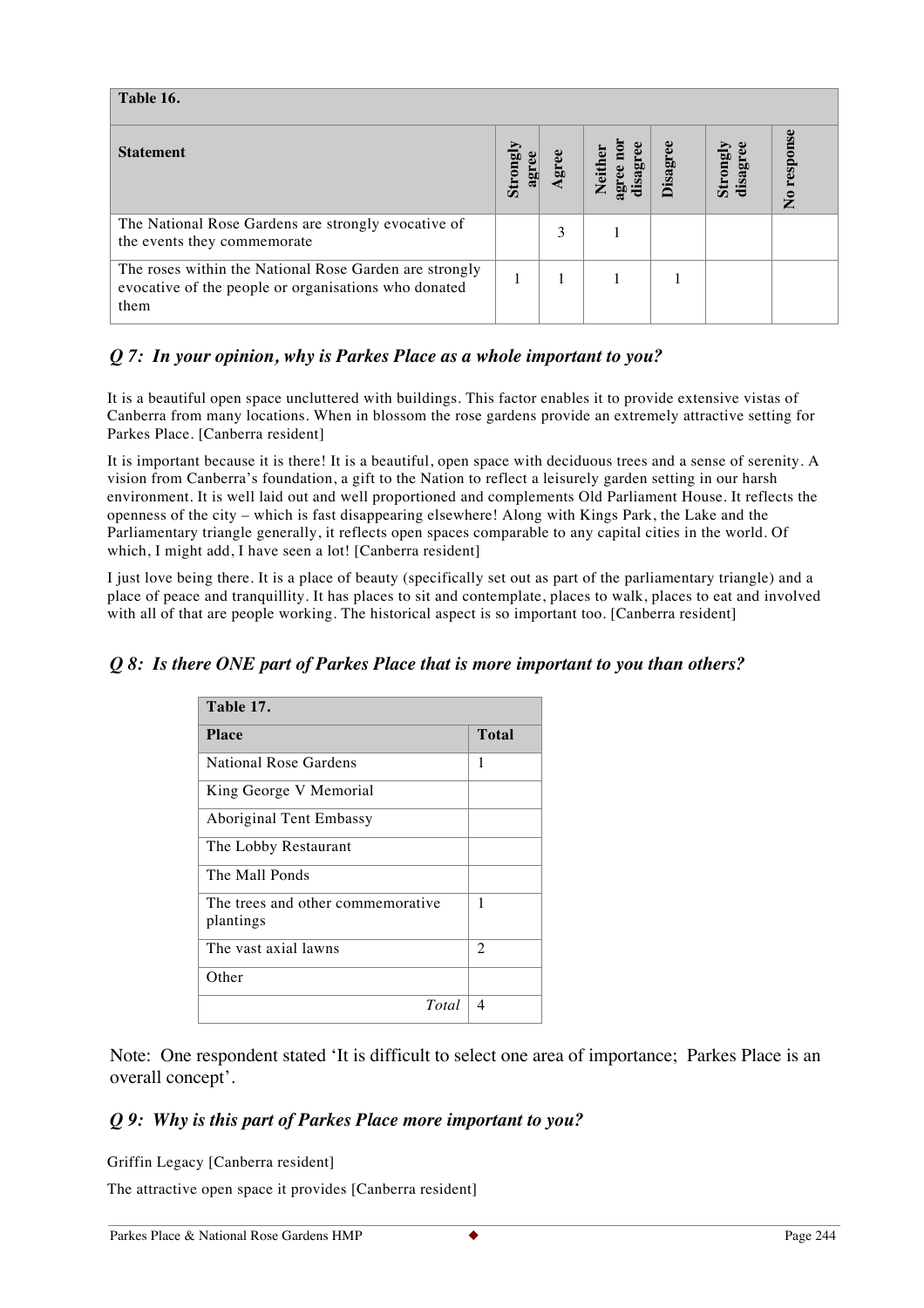Because the trees in particular are wonderful! Huge and stoic they have withstood all the varied temperatures of the Limestone Plains. They were alien trees planted here along with the alien public servants expected also to adapt and live here. They were visions of our forebears who arranged for their planting though realising they were for the future. Similar to the Arboretum! [Canberra resident]

If you have ever visited the Old Parliament House Rose Gardens in spring you would know! A feast of beauty; perfumes in sensory overload. My oasis in the middle of a busy city. Everyone who visits loves it. Such a great part of Canberra's history. [Canberra resident]

# *Q10: Thinking about your association with the National Rose Gardens, would you describe the connection as stemming PRIMARILY from?*

| Table 18.                                                                                                        |                |
|------------------------------------------------------------------------------------------------------------------|----------------|
| <b>Primary Reason Given</b>                                                                                      | Total          |
| Your organisations donation of roses<br>to the National Rose Gardens in<br>$1933/4$ , the 1950s or more recently | 3              |
| Visiting the National Rose Gardens                                                                               | $\overline{c}$ |
| Working in the National Rose Gardens                                                                             | $\mathcal{L}$  |
| Other                                                                                                            |                |
| Total                                                                                                            |                |

Note: Two respondents selected multiple options. One respondent noted their connection as variously 'a rose donor, visitor, and horticultural volunteer'.

## *Q11: How often do you/did you visit the National Rose Gardens?*

| Table 19.                        |              |
|----------------------------------|--------------|
| Frequency                        | <b>Total</b> |
| Daily                            |              |
| Weekly                           | 4            |
| Monthly                          | 1            |
| A couple of times a year         |              |
| Rarely                           | 1            |
| Only in association with special |              |
| events                           |              |
| Other                            |              |
| Total                            | 6            |

Note: One respondent answered twice, commenting 'Weekly in the summer and rarely in winter'.

#### *Q12: For how long have you had a connection with the National Rose gardens?*

| Table 20.             |              |
|-----------------------|--------------|
| Length of association | <b>Total</b> |
| $0-10$ years          |              |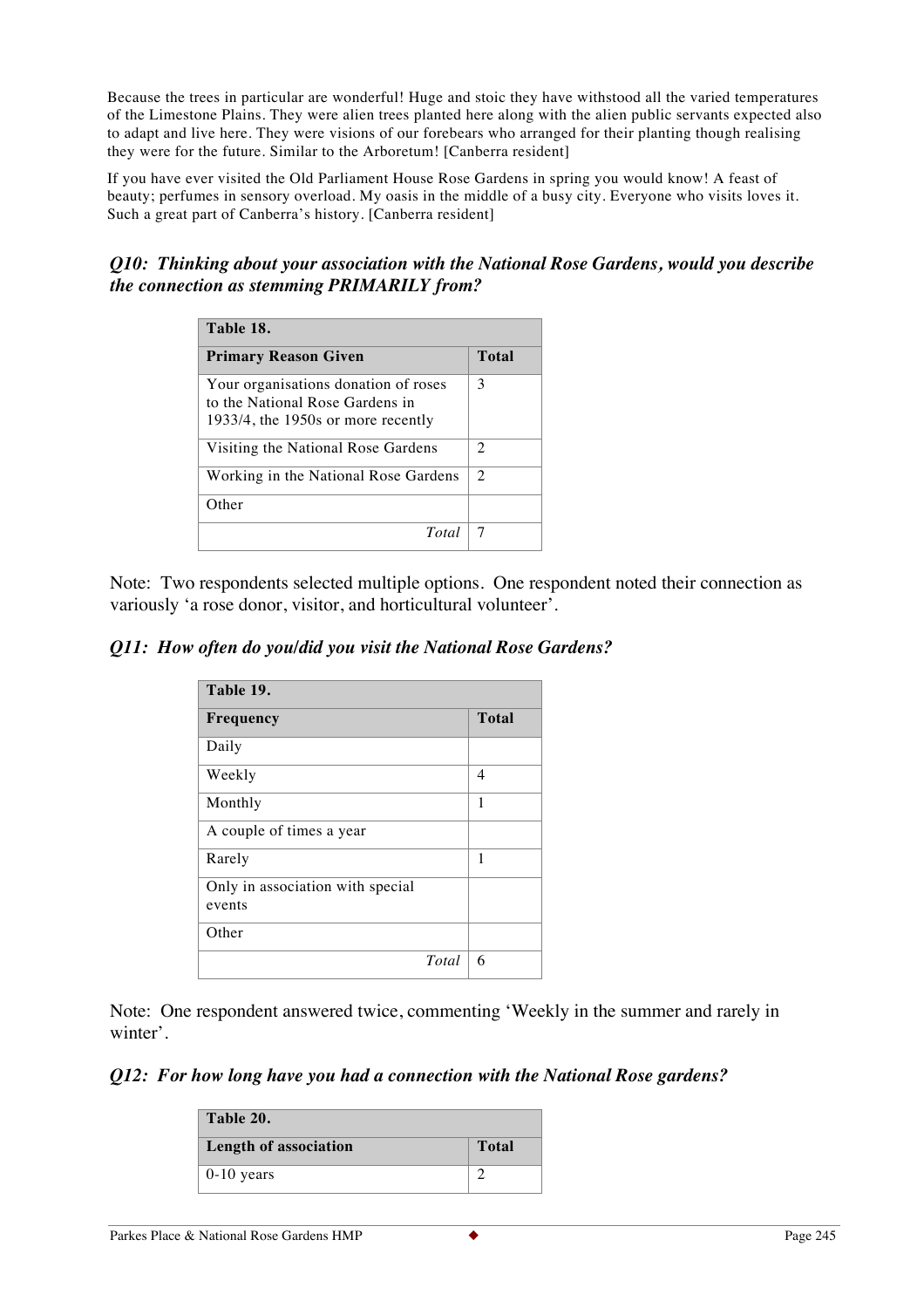| $11-24$ years     |    |
|-------------------|----|
| 25 years and over |    |
| <b>Not Stated</b> |    |
| $Total \vert$     | -6 |

*Q13: Now, thinking the National Rose Gardens (NRG) specifically, how strongly do you agree or disagree with the following statements?*

| Table 21.                                                                                                   |                   |                |                      |                |                      |                          |
|-------------------------------------------------------------------------------------------------------------|-------------------|----------------|----------------------|----------------|----------------------|--------------------------|
| <b>Statement</b>                                                                                            | Strongly<br>agree | Agree          | agree nor<br>Neither | Disagree       | Strongly<br>disagree | response<br>$\mathbf{S}$ |
| The NRG are important and special to me because my family, or my<br>organisation, has dedicated roses there | $\overline{2}$    | $\overline{2}$ |                      | 1              | 1                    |                          |
| The NRG are important as a symbol of Canberra                                                               | $\overline{2}$    | 3              | 1                    |                |                      |                          |
| The NRG are important as a symbol of the Nation                                                             | 3                 | 2              | 1                    |                |                      |                          |
| The individual roses themselves within the NRG are not important to<br>me                                   | $1*$              |                | $\overline{c}$       | $\overline{2}$ |                      |                          |
| The roses within the NRG are important for their beauty, colour and<br>fragrance                            | 3                 | 3              |                      |                |                      |                          |
| If the older roses were replaced I would feel an incredible sense of loss                                   | 1                 | $\overline{2}$ | 1                    | 1              |                      |                          |
| The NRG provide important links to the past (events or people)                                              | 2                 | 4              |                      |                |                      |                          |
| The tradition of donating roses to the NRG is more important than the<br>current plants themselves          |                   | $\overline{2}$ | $\overline{4}$       |                |                      |                          |

# *Q14: In your opinion why are the National Rose Gardens important to you?<sup>97</sup>*

Apart from their beauty and uniqueness they are important because they continue the tradition established when Old Parliament House was first occupied. [Canberra resident]

The National Rose Gardens are admired by the Australian and Overseas visitors and the Rose gardens are used for weddings and other events and photographed by many who visit. The rose is admired the world over and [is] the queen of flowers. [Rose Society Member]

I am informed by one of our life members that our organisation was involved with the garden during its establishment years. There is little record of activity in recent years. I am encouraged by the appearance and care of the garden which I inspected on behalf of the society and feel confident in saying that if my organisation was asked to provide assistance or advice we would be happy to do so. [Rose Society Member]

A part of Canberra's history, a beautiful place to visit and to work. An oasis in the midst of a large city and it is so special to be able to work there as a volunteer. [Canberra resident]

#### *Q15: Which is/are your organisations roses? [location, bed, species, number of species if known]*

Unknown

 $97$  Questions 14 and 15 were open-ended questions, inviting respondents to make further comments in their own words.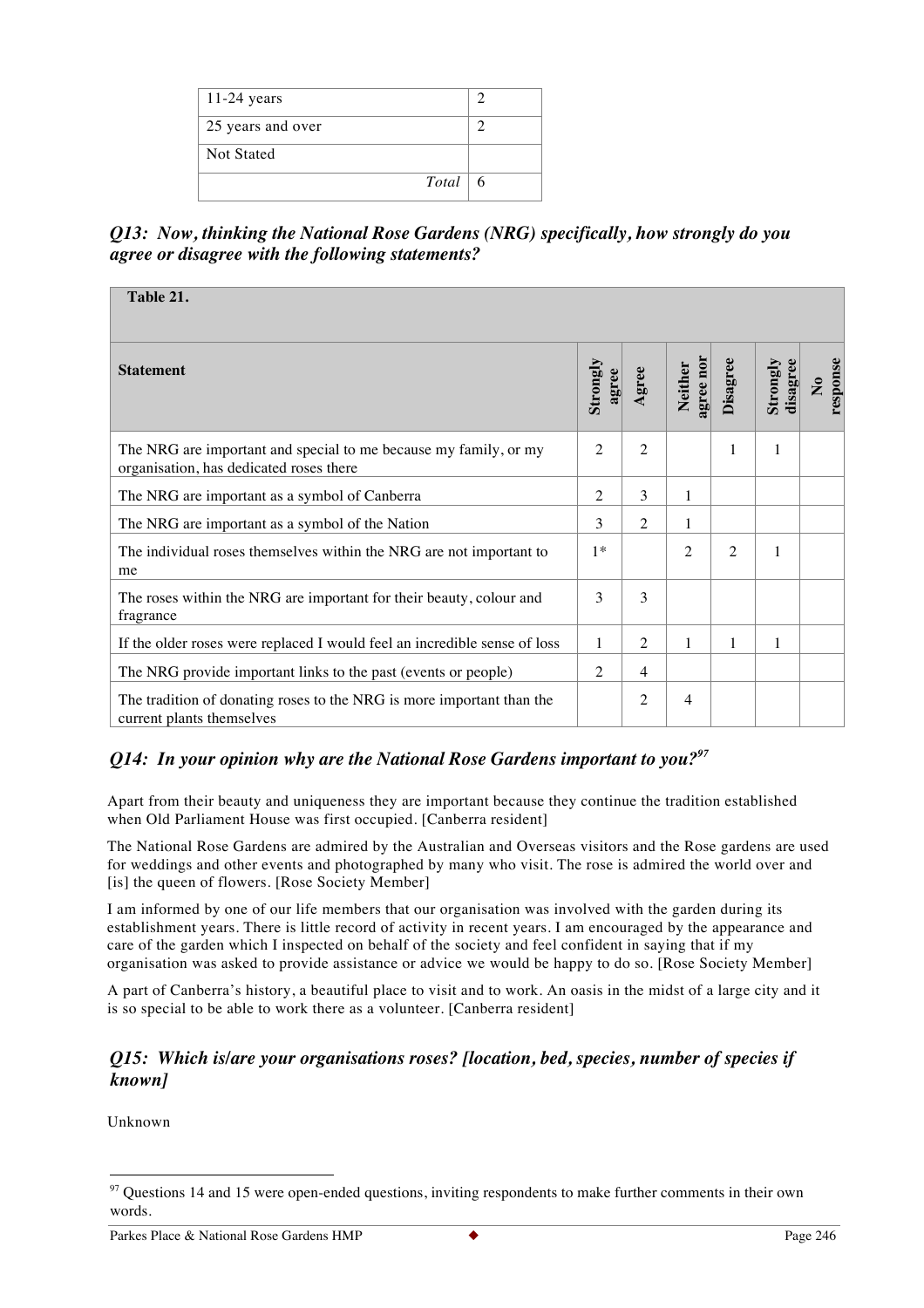Rex Hazlewood garden, Belle Amour

Mostly Hybrid Tea roses, for example, Holtermans Gold [Rose Society Member]

Our rose is 'Simply Magic' one of ten of the species, a beautiful pink floribunda. Situated in the pink quadrant of the 'Ladies garden', far bed (under the big old gums) in the top right hand corner. In memory of my mum, also a rose grower. [Canberra resident]

Note: The above responses at least partly relate to the OPH rose gardens, not the National Rose Gardens.

#### *Q16: What does it mean to you that your organisation donated roses to the National Rose Gardens from the 1930s?*

Sentimental value mainly, and the opportunity to ensure that the new rose plantings actually went ahead and were not cancelled through lack of funding. [Canberra resident]

As a rose society we promote this beautiful flower so all can be rewarded with what the rose gives back to you. The rose is a symbol of Love, Peace and Happiness. Hopefully the National Rose Gardens will continue on for future generations to admire. [Rose Society Member]

Pleased that the Rose Society of NSW was involved in the promotion of public rose gardens in earlier times. [Rose Society Member]

### **Focus Group**

The focus group was held on 9 December 2008, at Old Parliament House. Twelve out of thirty invitees attended (plus four members of the project team). See Section 1.6 for details.

Focus group participants represented a range of people with close associations with Parkes Place through use (various activities, ceremonies, and events held there), working nearby, caring for it (gardening, maintenance, conservation), studying it specifically or as part of a broader landscape. Participants were predominantly long term Canberra residents with long and continuing connections to Parkes Place from childhood, whose connections to Parkes Place were long, multi-layered, as well as involving frequent use—for instance, through working with the study area or nearby, participation in events and activities there, visiting, or taking visitors there.

People participated as individuals (providing personal responses) or as representatives of organisations with connections to Parkes Place. Some people participated representing both their personal and their organisation's views.

It is worth noting that participants found the definition of the study area problematic—'a mystery'—as a seemingly arbitrarily defined rectangle within a much larger Parliamentary Zone and Parliament House Vista landscapes. As well, participants found separation of the Aboriginal Tent Embassy from discussion challenging, by its exclusion from the study area, as they felt,

'The Tent Embassy is part of the place so much' (Survey participant/s)

In summary, participants represented a range of connections, long life experience, and varied experiences with the place, and continuing connections. Through experience people develop connections to place, in this study, Parkes Place. These connections are summarised below.

#### *Connecting associations with places and activity*

Through the associations described above, participants were asked to map those associations in relation to particular parts of the study area and patterns of use around and across the study area. They were asked to think about what they would miss if no longer there. Responses are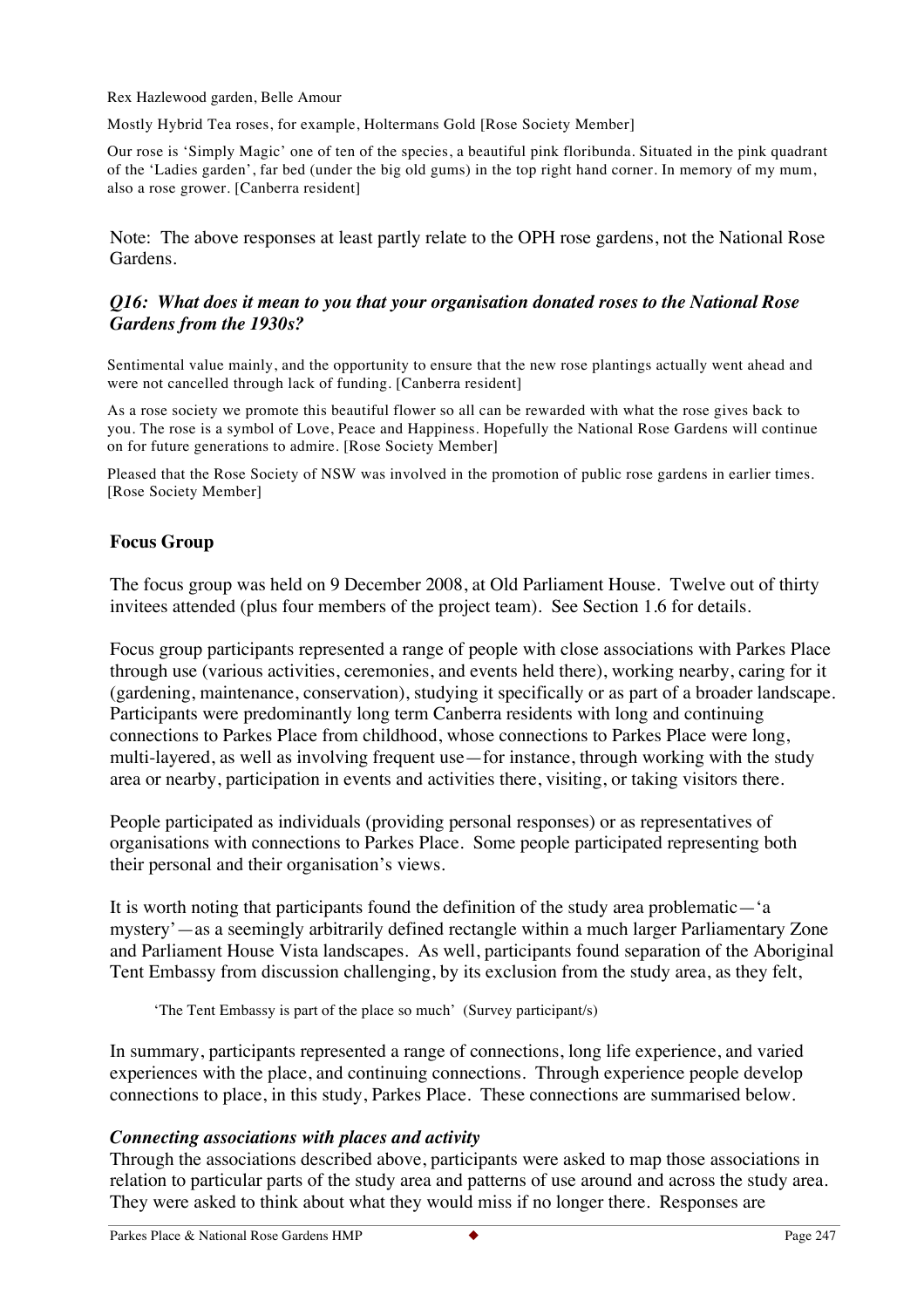## summarised below.

# *Places*

The vista along the central Land Axis, the National Rose Gardens, the enclosed spaces of the tree-lined avenues, the large open space in front of the Treasury Building, the terrace above the Aboriginal Tent Embassy, and the unirrigated space immediately below King George Terrace including the Aboriginal Tent Embassy, were all identified as places with strong associations for the focus group participants.

Slightly fewer associations were noted for the Lobby Restaurant, the Mall Ponds, and the large open space in front of the John Gorton Building.

No associations were identified for the King George V Memorial. Further, no participants mapped an association with the section of the eastern end of the pathway lining the cross axis. It is interest to note that along this section of pathway, the trees are smaller, with sparse foliage, and are relatively poorly formed, either because they have been replaced or because they are growing less successfully in that position.

# *Activity*

# *Skirting the periphery*

For some people, their association was located on the periphery of Parkes Place, at the various government and cultural institutions within the Parliamentary Zone (National Library of Australia, National Portrait Gallery, National Gallery of Australia, Archives, John Gorton and Treasury Buildings, Old Parliament House, the Senate and House of Representative Gardens on either side of Old Parliament House), and the spaces in between. In this sense, their association with Parkes Place was largely visual, providing an open setting (and axial vistas along the central and cross axes) that formed a part their everyday lives.

# *Flowing into Parkes Place and pausing*

In many cases, working nearby meant that participants' experience on the periphery of the study area frequently flowed into Parkes Place as they regularly walked (a) through Parkes Place from their place of work to other institutions, cafes, or offices, or (b) into Parkes Place, stopping to have lunch in the open air, under the shade of the trees, or at the Lobby Restaurant/Cafe.

# *Flowing into Parkes Place and playing, interacting (social, sport, action)*

Particularly for the people who work in the Treasury Building and John Gorton Building, which terminate the vista in both directions along the cross axis, frequent organised activities provide opportunities to enjoy the large open spaces of Parkes Place for social games of sport and exercise classes, for instance.

# *Passing through*

Most people follow the major pathways that line the central and cross axes as well as cutting diagonally across each part of the rose gardens. Well worn tracks observed on site suggest that this is a popular, if unofficial, route through the gardens. The main routes identified largely followed the tree-lined pathways framing the central and cross axes.

Note: When on site, it was observed that many people were having lunch on the benches within Parkes Place, were walking across the study area along the main avenue pathways with purpose (clearly on their way somewhere), were exercising, playing soccer in the large open space in front of the Treasury Building, or working with personal trainers.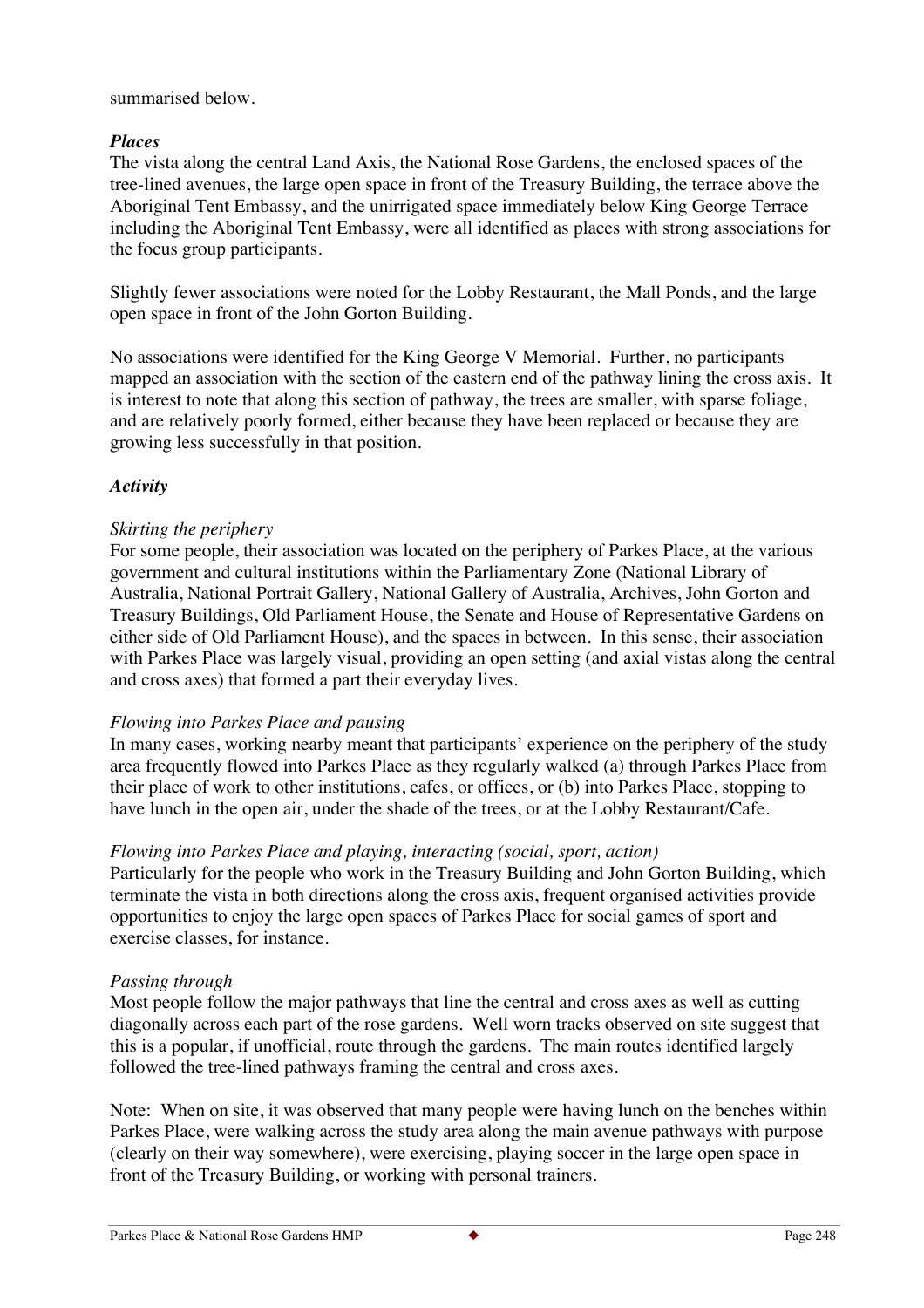### *Use*

Participants use Parkes Place for important family events such as weddings. Places identified that were used for ceremonies or associated wedding activities (eg. photographs) were the four rose gardens (the National Rose Gardens and the two rose gardens either side of Old Parliament House), the avenues of trees, in the vicinity of the ponds (with their reflective surfaces), the Lobby Restaurant or kiosk (for receptions), and Old Parliament House.

The Department of Finance (in the Treasury and John Gorton Buildings) also use the space for a range of organised recreation activities, and as their evacuation marshalling point.

#### *Asked how they feel towards Parkes Place today, participants responded as follows:*

A very aesthetically pleasing place providing a calm and quiet oasis amidst the busy-ness of my working day. It frames my day – before and after work – and lunchtime and I enjoy the vistas, the established trees, the [...] smells of the roses and the pines and I love the colonies of chuffs(?), magpies, and parrots.

Congenial area for recreation. Wasted area because no national memorials or signage for buildings, e.g. centre for democracy and learning.

I take great pride in being responsible for the daily upkeep of this amenity – in particular the NRG. I would like to see a more user-friendly NRG i.e. wheel chair access, signs for both roses and trees upgraded. I love the view, the wildlife and the beauty of the area, I see it being used daily by thousands in one way or another and consider it a great pleasure to work here.'

My feelings are paradoxical. I feel strongly that it should be preserved because of its strong political, historical and aesthetic values, but at the same time, I feel that it fails in the planning sense. The major points of my interest are situated on its periphery.

A space between Edward Terrace and OPH when driving past. Value beauty of vista JG Building to Treasury (E-W). Connecting space N-S, E-W, in Parliamentary Triangle. A bit of a desert at its heart (but I don't want to see a circus there!) Symbolic of Australia's tolerance/democracy with Tent Embassy.

Provides wonderful open vista. Enhances the feeling of importance/relevance of a capital site. Works as a visual curtilage and intimate space (gardens, avenues). Enjoyable space to be in. love seeing it made use of.

Every time I come to work in John Gorton building I am in awe of Parkes Place. It is a tremendous facility for our department [Finance], especially for our exercise programs and social occasions. It amazes me that it is so historical and beautiful.

Pleasant attractive area of landscape – always enjoyable to walk through/visit. Important for public use, either for recreation or protests. One of the best areas in Canberra [relative importance] for mature exotic trees.

A sense of relationship with the past through my involvement with the [Canberra Horticultural] Society formed around 80 years ago; those first members being the ones who worked on the creation of the National Rose Gardens.

Strong wish for trees and walkways through the trees to be preserved. Attached to the Lobby building. Love the view from the steps of OPH through the site. Love the trees part[icularly] old cypress trees along the walkways and street on King George Terrace side.

It appears shabby and a place you walk around rather than want to be in.

#### *Asked what Parkes Place represents to them, participants responded:*

Parkes Place represents the politically and historically charged setting for OPH, where generations of Australians have interacted as they have visited OPH. A representation of the bush capital in effect, but also a place resonant with historical and social meaning.

The past, potential futures, space available for activities, democratisation [aspect] of Walter Burley Griffin,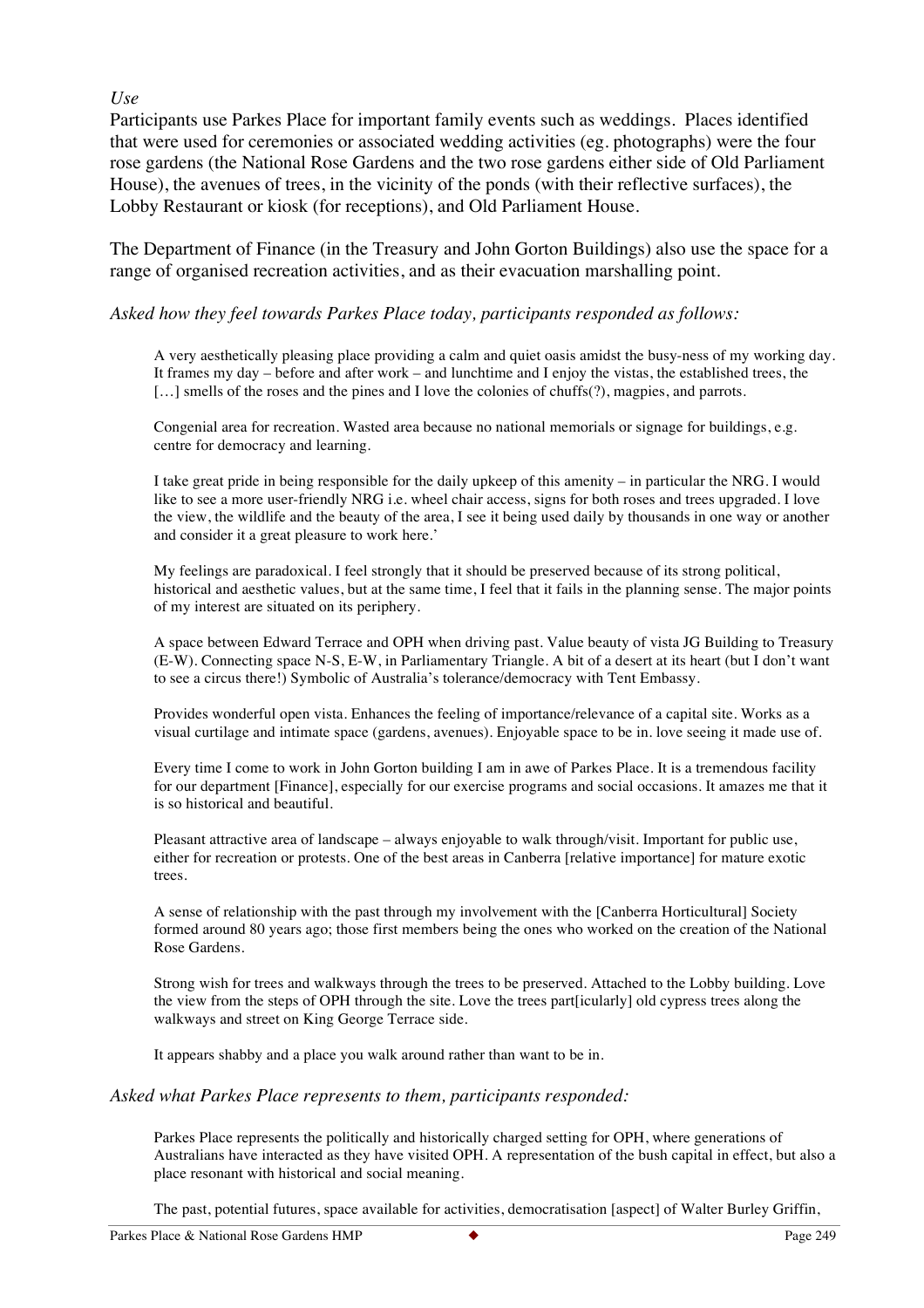and Plan of Canberra destroyed.

My office. Full of beauty, history, and personal contact with many Australians, learning their stories and seeing their enjoyment of this wonderful amenity, let alone the history and culture of roses and other plant material.

A place I take for granted – a place I have travelled and walked through and around all my life. To me it is a comfortable and familiar piece of landscape.

'Part of the expressiveness of Canberra's planning – and sometimes more than NCA as manager wants to [?chew].

Tent Embassy represents tension between cultural tolerance and planning. NCA has yet to get it right. With Reconciliation Place – it is a vista space, separating the heritage buildings of the Parliamentary Triangle.

Represents the leading to or entrance to OPH and APH. Its design and placement enhance the symbol of the capital.

A place to connect with the nation's history or to participate in [national] events such as 'The Sorry' speech this year. Allows our department to hold functions and have an area to evacuate to.

A pleasant place to relax in. A significant Australian designed landscape of trees, spaces, and rose gardens. A significant Australian central space for public demonstration of national importance.

A significant place in the history of Canberra and strong links for me with early Canberra horticulture.

Part of my history – wedding photos, reception at the Lobby. As a place of beauty with the old/new trees part.[icularly] Cypress. Great shade from old trees. a lovely place to walk through, around (hot in summer out of the shade of the trees.

Site of considerable significance. Sadly rather neglected frequently.

#### *Mapping relationships*

Asked to identify and map relationships between Parkes Place and surrounding places buildings, landscapes, spaces, desire lines—that are important for understanding the social values of Parkes Place, focus group participants identified the following:

- Old Parliament House and Parkes Place
- Old Parliament House and the Vista
- Old Parliament House and the Aboriginal Tent Embassy
- Old Parliament House and Parkes Place as a meeting place, or gathering/assembling point
- John Gorton Building and Treasury Building
- Walkway through the trees (meaning the visual corridors and pathways/desire lines)
- Walkways/desire lines between cultural institutions (traversed by Canberrans who work in the Vista area, visiting tourists, visiting school children)
- Natural walkway to the Australian Parliament House from other institutions
- Through all the 600 varieties of roses (rose enthusiasts)
- Meandering through parts of the rose gardens for other visitors and Canberrans
- Links between lunch spots—between surrounding buildings and favourite lunch spot within Parkes Place (benches, beneath trees, the Lobby Restaurant, its adjacent café), or from building to building traversing through Parkes Place en route from work place to café
- For visiting school children, the National Rose Gardens and the pavement surrounding the King George V Memorial were identified as stopping places for lunch. The link between the National Rose Gardens and the Senate and House of Representatives Gardens on either side of Old Parliament House were identified as important for practical reasons (toilets located in the Senate and House of Representatives Gardens on either side of OPH). This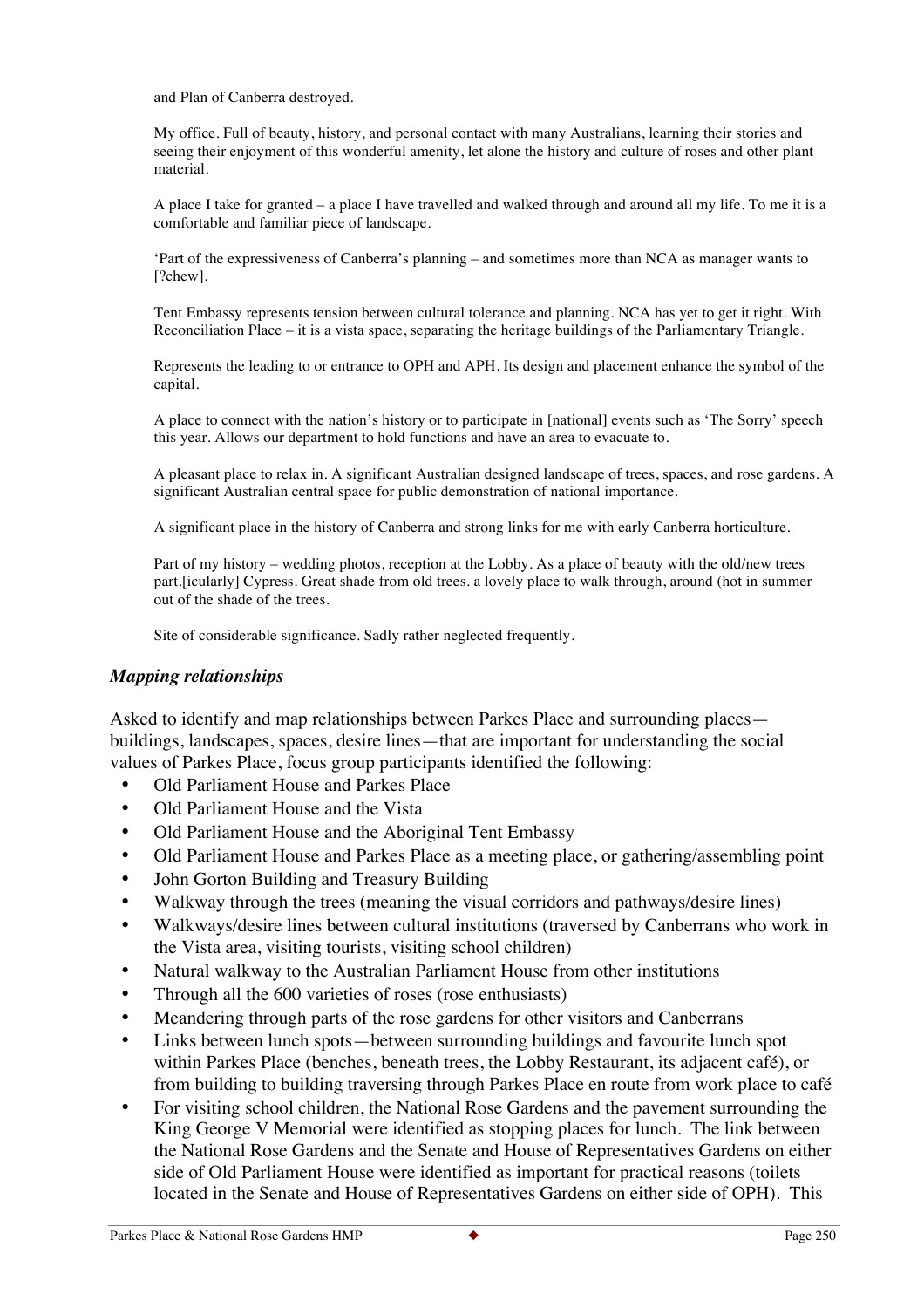was suggested as a reason why school children tend to use the gardens beside OPH more often than the National Rose Gardens, in spite of acknowledgement that there are public toilets beside the Lobby.

The cafes at the John Gorton Building, Treasury Building, Old Parliament House, the Lobby Restaurant, and the National Science and Technology Centre were noted in the discussions. One issue raised was that the only children friendly café was at the National Science and Technology Centre.

## *Summary and discussion*

There were strong relationships mapped between Parkes Place and Old Parliament House and its gardens. Some of the linkages identified were visual, with views from the Old Parliament House steps, first floor windows and balcony to and over Parkes Place to the vista. The central axis and cross axis (between John Gorton Building and Treasury Building) were identified as major corridors for visual and physical reasons.

There is potential for strong or special attachment to places within Parkes Place used by Canberra couples and families who held wedding ceremonies (or parts of the celebrations) in these locations. Further exploration of these values to Canberrans falls outside the scope of this project.

# *All the values of Parkes Place*

Focus group participants identified the following aspects of Parkes Place as having **historic**  significance.

In terms of Parkes Place historic significance, participants identified a range of values. A summary of these grouped into four themes are as follows.

#### *Aesthetic*

- For design of tree planting spaces and rose gardens
- The Griffin Plan
- The Lobby for both history and architecture

#### *Physical fabric*

• Heritage value of plant material in Parkes Place, particularly the National Rose Gardens and its personal associations for many Australians

#### *Historic associations*

- Strong links between Parkes Place, the Canberra Horticultural Society, and its role in developing Canberra as a garden city
- Strong links between Parkes Place and the rose societies involved in establishing the gardens
- In part as having a long association between Old Parliament House's inhabitants: politicians, staffers, press, and Australia's political history

# *Nation-defining events*

- 1927 opening events of the Old Parliament House (and thus should be recognised)
- The site of historical events associated with Old Parliament House
- Historic setting of memorable and seminal events in the political history of our country
- Place of gathering (from the opening of Old Parliament House to the 2008 *Sorry* speech)
- Important as a long term place of protest where Australians gathered to demonstrate to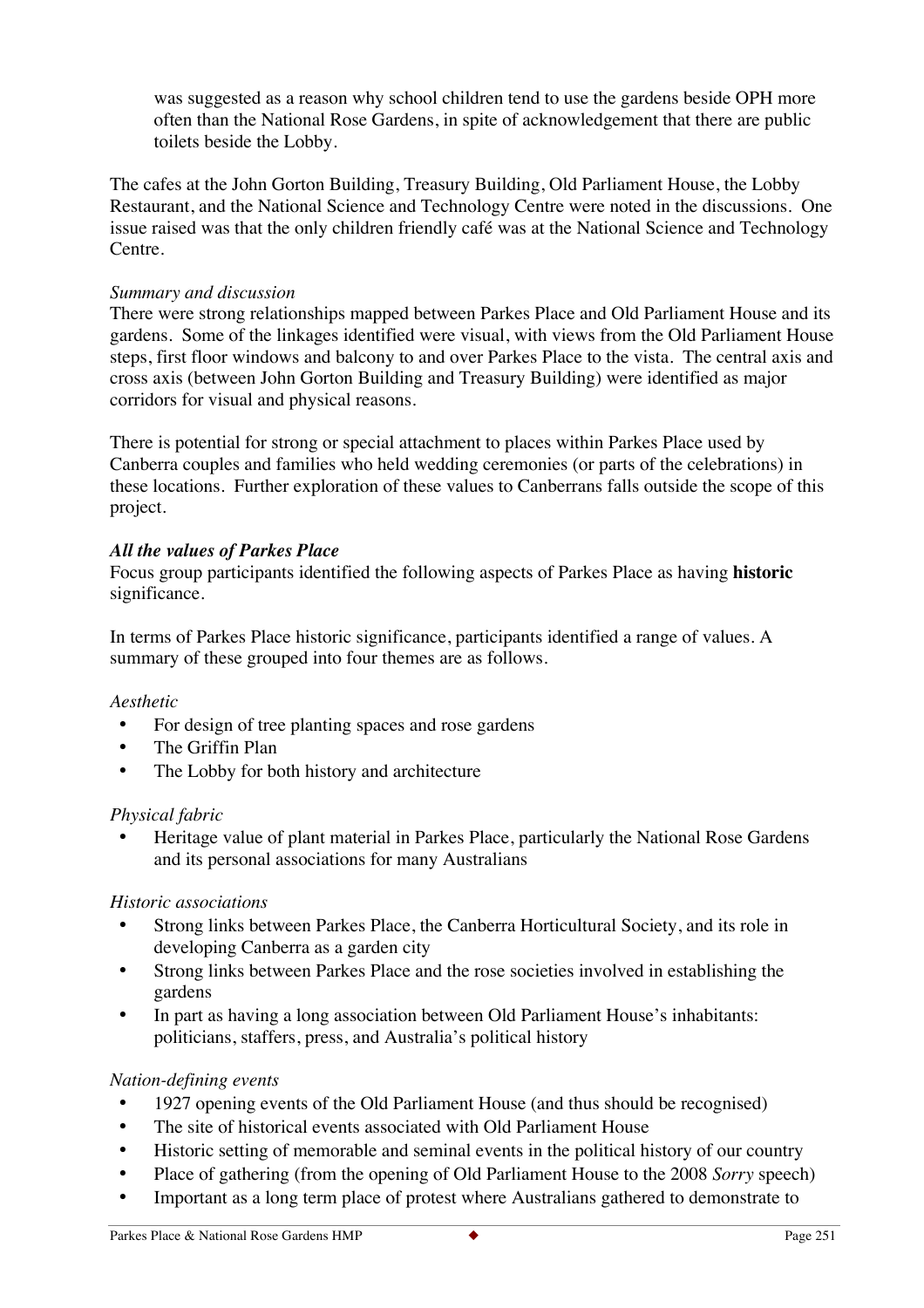their Federal representatives, their views about issues that concerned them

• For the Aboriginal Tent Embassy site

Focus group participants identified the following aspects of Parkes Place as having **aesthetic** value:

- the grounds
- the tree collection as a whole: for its variety, for the mature old trees and their trunk textures, for the autumnal effects, and for the patterns of the trees (avenues, rows and clumping, framing the vistas)
- the mature Roman Cypresses (*Cupressus sempervirens*)
- the fountains
- the axial view, the vista, opened framed vistas
- the landscape
- the landscape setting provided to Old Parliament House
- the rose gardens, and their colour, fragrance and beauty

Words used to describe their aesthetic value were 'beautiful', 'very beautiful', 'beauty', 'unique', and 'sense of continuity', 'an integral part of design' (regarding the axes), 'very peaceful' (regarding the Rose Gardens), 'my beautiful office!'

Some **negative** values were identified, with Parkes Place described as an 'opportunity missed', in reference to compromises made to the original Griffins' plan for Canberra. On occasions without people, 'it's like a burial ground for ancient kings' and, in this way, 'not people friendly', with the monumental spaces having a tendency to be alienating and inhuman in scale.

In relation to the National Rose Gardens, a lack of interpretation and incremental changes to their original design and intent over time, were identified as having compromised their significance, with one participant noting that, although attractive and pleasant, the National Rose Gardens 'were not a great rose garden'.

Focus group participants identified the following aspects of Parkes Place as having **social values**.

*A public space, for meeting and gathering, and of social inclusion*

- Place to meet together
- Gathering from time to time for seasonal festivals and for social inclusion
- Place of social amenity and enjoyment for the community, for large scale activities (Canberra Festival, Balloons and Art in the Park, Opera in the Park, for instance) and smaller gatherings (social gatherings, weddings and walks)
- Ability for the public to have access to the gardens and spaces
- Recreational and social needs of the inhabitants [of the vista] sport, solace, quiet enjoyment by [workers]

# *A place to connect with history and historic events*

- Daily visitors and their interest in the historical context of the view north from Old Parliament House. Also use of the area by school children, sporting groups, festivals, etc
- Important as reflecting the recreational needs and pursuits of the Parliament and its occupants over time

*A place of democracy (identified in relation to the Aboriginal Tent Embassy) and gathering space in front of Old Parliament House*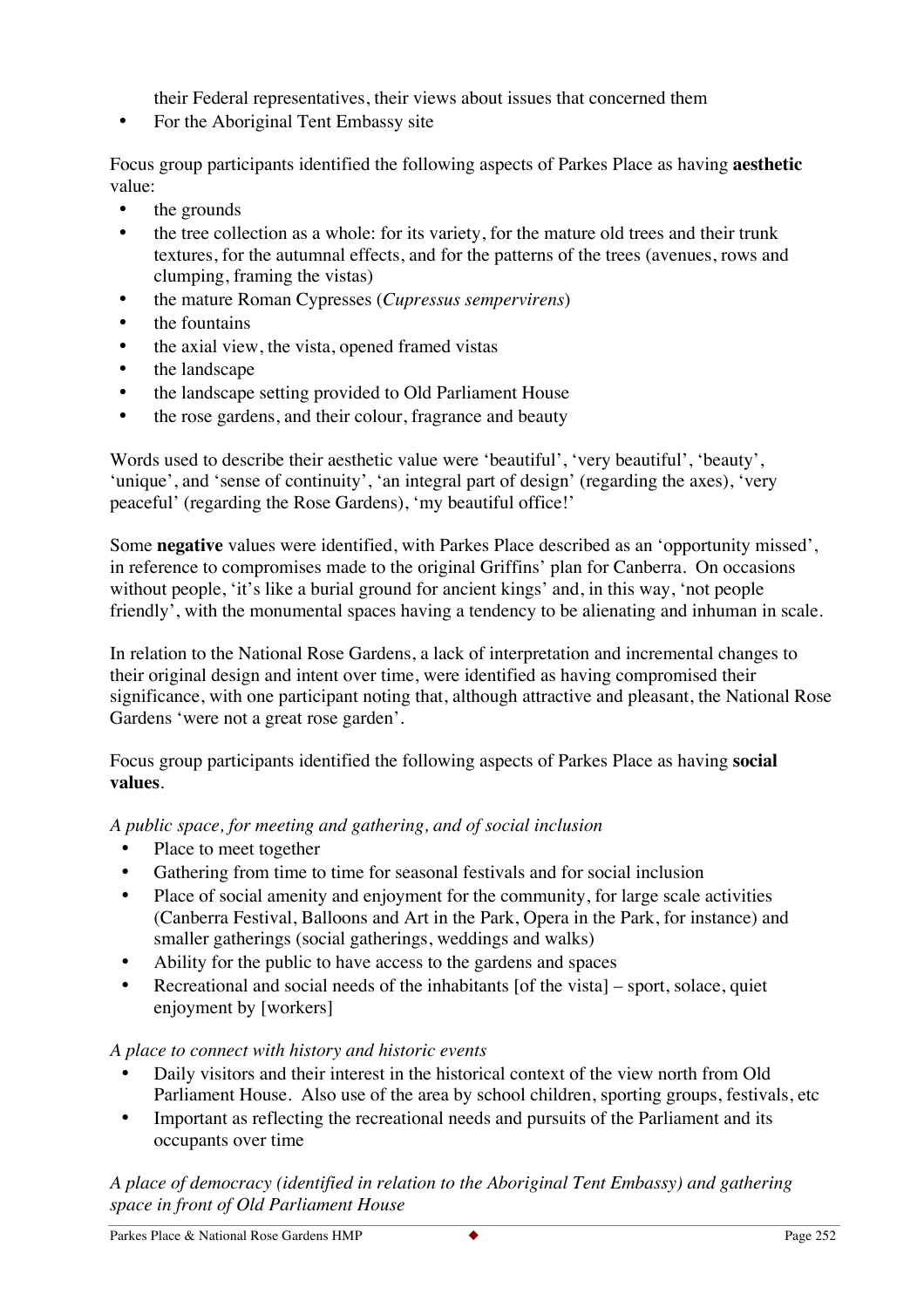- For its symbolism and history
- Tent Embassy and the Aboriginal influence
- Site of the Aboriginal Tent Embassy [where] Elders would converse with tourists thereby establishing a democratic tradition of learning and understanding

Focus group participants identified the following aspects of Parkes Place as having **scientific**  significance (research potential):

• Rose gardens and trees

Focus group participants identified the following aspects of Parkes Place as having significance for **spiritual** reasons:

- Social Spiritual
- Aboriginal Tent Embassy
- Views of axis

# *Specific Social Values of Parkes Place*

| Table 22.                      |                                      |                    |  |  |
|--------------------------------|--------------------------------------|--------------------|--|--|
| <b>Whole Place</b>             | Parts, components, areas             | Important to whom? |  |  |
| As large meeting place (still) | Tent Embassy site (political         |                    |  |  |
| Protest space                  | statement)                           |                    |  |  |
|                                | - changed how people use the site    |                    |  |  |
|                                | - polarisation (passionate about it) |                    |  |  |
|                                | - tension (design vs. anarchic)      |                    |  |  |
| Events space                   |                                      |                    |  |  |

# *Specific Aesthetic Values*

| Table 23.                                                                                                                            |                                                                                                                                                                                            |                                                                                                |  |  |
|--------------------------------------------------------------------------------------------------------------------------------------|--------------------------------------------------------------------------------------------------------------------------------------------------------------------------------------------|------------------------------------------------------------------------------------------------|--|--|
| <b>Whole Place</b>                                                                                                                   | Parts, components, areas                                                                                                                                                                   | <b>Important to whom?</b>                                                                      |  |  |
| Vista – land axis (monumental<br>space in the centre, more<br>intimate spaces alongside the<br>major central axis and cross<br>axis) | The monumental feel of this view.                                                                                                                                                          | The nation, everyone                                                                           |  |  |
| Parkes Place role in the larger<br>Vista                                                                                             | Open spaces are critical. Function<br>as a void, reinforcing appreciation<br>of the 'plan'                                                                                                 | Parliament players<br>Visitors to OPH<br>Visiting school children                              |  |  |
|                                                                                                                                      | Relationship between spaces and<br>trees, framing the Vista                                                                                                                                | Figures in the national memory<br>and likely also the nation's<br>photo albums (snapshot test) |  |  |
|                                                                                                                                      | Contrast in scale between<br>monumental spaces of the Vista and<br>human scale of the roses and<br>intimate, enclosed spaces beneath<br>avenues of trees and alongside the<br>central axis |                                                                                                |  |  |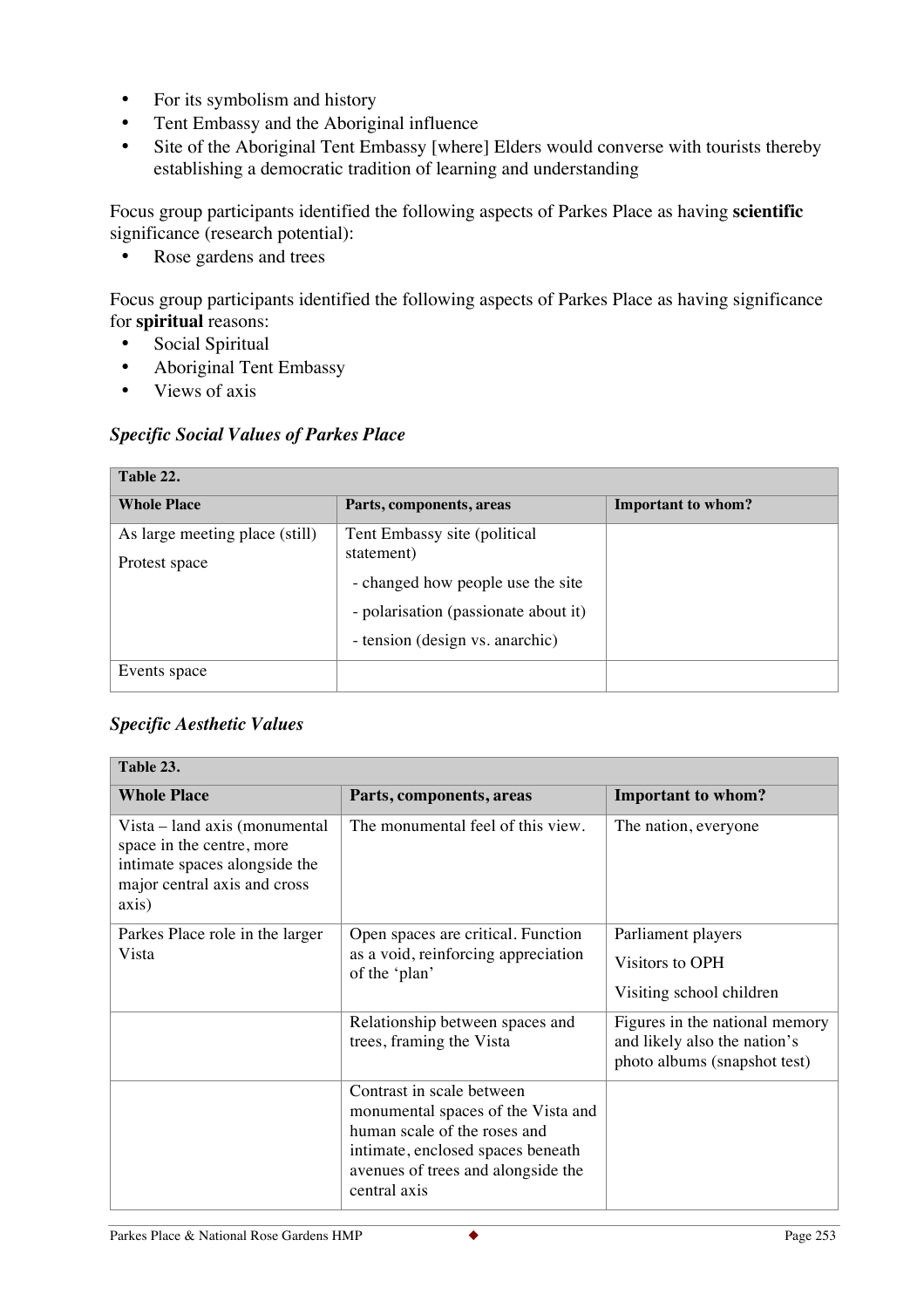| Table 23.                                          |                                                               |                                                     |  |
|----------------------------------------------------|---------------------------------------------------------------|-----------------------------------------------------|--|
| <b>Whole Place</b>                                 | Parts, components, areas                                      | <b>Important to whom?</b>                           |  |
| Setting to OPH                                     | Parkes Place is the forecourt for<br>Parliament House and OPH | National symbolism, how<br>people see the Nation    |  |
|                                                    | Sequence of spaces                                            | Part of the national image,<br>landmark             |  |
|                                                    | Trees, mix of species, grandeur,<br>avenues, etc              |                                                     |  |
|                                                    | Streets, avenues                                              |                                                     |  |
|                                                    | Cross axis                                                    |                                                     |  |
|                                                    | <b>National Rose Gardens</b>                                  | Local Canberrans, some<br>visitors                  |  |
|                                                    | Fountains                                                     |                                                     |  |
|                                                    | King George V Memorial, the Art<br>Deco piece of sculpture    | Visiting school children<br>stopping spot for lunch |  |
| Places to interact, pleasurable<br>places to be in |                                                               | Canberrans                                          |  |

# *Strength of Attachment*

To test the strength of attachments to Parkes Place, participants were asked, 'If Parkes Place was destroyed or severely damaged, who would feel the impact most?

Canberra residents were identified as those who would be affected mostly if there a major change to Parkes Place eventuated. It was felt that the wider Australian community would not be concerned until they realised what was lost; their expectation of a vista would result in disappointment.

Particular emotive words and phrases chosen by participants also express strength of social value,

'I would hate to see them cut down and replaced' [trees]

'Important heritage landmarks' [trees]

'I love seeing people play soccer'

'…a great public space'

'I enjoy the roses. I learnt to prune across the road (OPH gardens?) continuing connection for me and for the Society'

[Parkes Place] 'filling up [with people] during sorry speech struck a chord'

'Everything important to Canberra goes through Parkes Place' (Survey participant/s)

### *What are the key issues which need to be addressed in managing the social values of Parkes Place? (summarised into eight key themes)*

Interpretation

• commemoration of history, stories, significant events to the nation (memorials, signage, other means)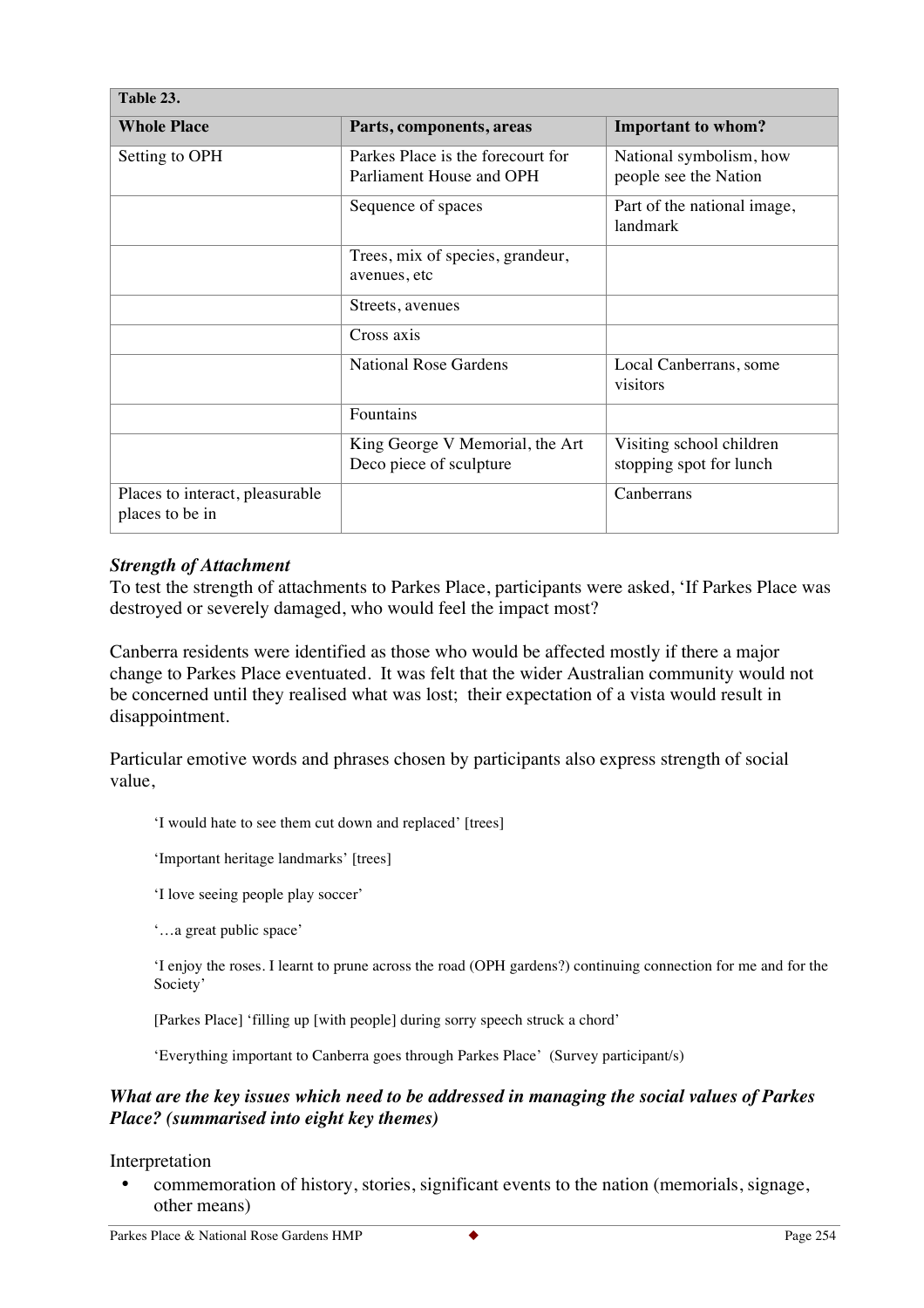- intellectual access, enjoyment, enlightenment
- understanding and interpreting the values of the rose gardens
- name plates for significant plantings (trees and roses)

Management and maintenance

- improving maintenance of the area
- cues to care are lacking
- collections management (rose collection, tree collection)
- replacement/succession plan for the tree collection

Conservation of significant components (as opposed to replacement)

- keeping the heritage trees and gardens
- keeping Parkes Place as a landscape entity of spaces and trees and lawns without monuments
- keeping the remaining spaces intact
- retain large urban spaces with slightly naturalistic feel
- keeping the rose gardens
- keeping all the trees
- keeping (restoring) the symmetry of the vista
- retain and enhance the integrity of the cross axis vista
- enhance the human scale to appreciate the monumental
- keeping public use, democratic access
- respecting the significance of the Aboriginal Tent Embassy
- recording (or protection of) the ephemeral elements of the Aboriginal Tent Embassy, including the pavement painting on King George Terrace

Recovery of significance by

- remove piecemeal hard landscaping and infrastructure
- remove fountains and any other half measures that attempt to provide micro visual interest
- remove effects of post-fifties 'prettifying'
- de-clutter the spaces

#### Use

- retaining public use, democratic access
- encouraging groups and large numbers to use the space for different purposes
- keeping large spaces intact for gatherings of large groups
- providing facilities for national activities (symbolic and functional location of facilities and/or buildings)
- providing adequate facilities for users, such as seats, bins, etc, gravel pathways through the rose gardens
- important to keep it as a useful public space

#### Access

- physical, intellectual access
- upgrade the National Rose Gardens to improve accessibility for wheelchairs, prams
- providing for access and amenities in a sympathetic way

#### Policy for water use

**fountains**